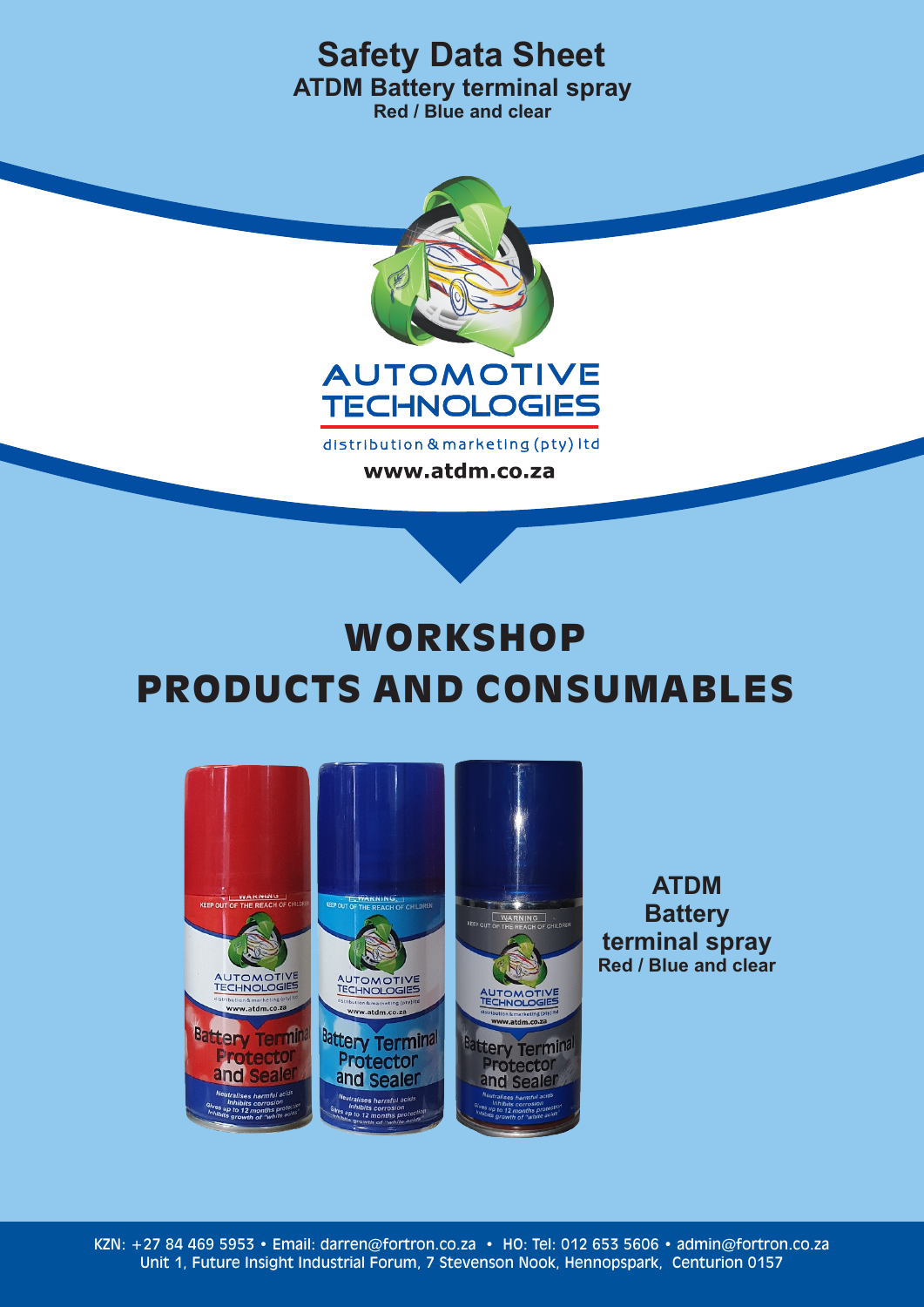

Website: www.atdm.co.za Reg No. 2008/017115/07

**Safety Data Sheet ATDM Battery terminal spray Red / Blue and clear**

Issue 1 Dated: 13 March 2004 Doc no: BTS-BLUE, BTS-CLEAR, BTS-RED Page 2 of 8

#### **1. IDENTIFICATION OF THE MATERIAL AND SUPPLIER**

| 1.1 Identification of the preparation |                                                  |  |
|---------------------------------------|--------------------------------------------------|--|
| <b>Product Name:</b>                  | ATDM Battery terminal spray Red / Blue and clear |  |
| <b>Product Code:</b>                  | BTS-BLUE, BTS-CLEAR, BTS-RED                     |  |
| <b>Chemical family:</b>               | Aerosol containing a mixture of solvents         |  |
| <b>Chemical name:</b>                 | Mixture of solvents                              |  |
| Synonyms:                             | <b>NA</b>                                        |  |
| <b>Chemical abstract No:</b>          | None                                             |  |
| NIOSH no:                             | None                                             |  |
| Hazchem code:                         | 3Y                                               |  |
| UN no:                                | 1950                                             |  |

| 1.2 Identification of the Company |                                                                                           |  |
|-----------------------------------|-------------------------------------------------------------------------------------------|--|
| Manufacturer:                     | ATDM (PTY) Ltd                                                                            |  |
| Address:                          | Unit 1, Future Insight Industrial Forum, 7 Stevenson Nook,<br>Hennopspark, Centurion 0157 |  |
| Country:                          | South Africa                                                                              |  |
| Telephone:                        | Tel: 012 653 5606                                                                         |  |
| Email                             | admin@fortron.co.za                                                                       |  |
| <b>Emergency Phone Number:</b>    | 0832909240                                                                                |  |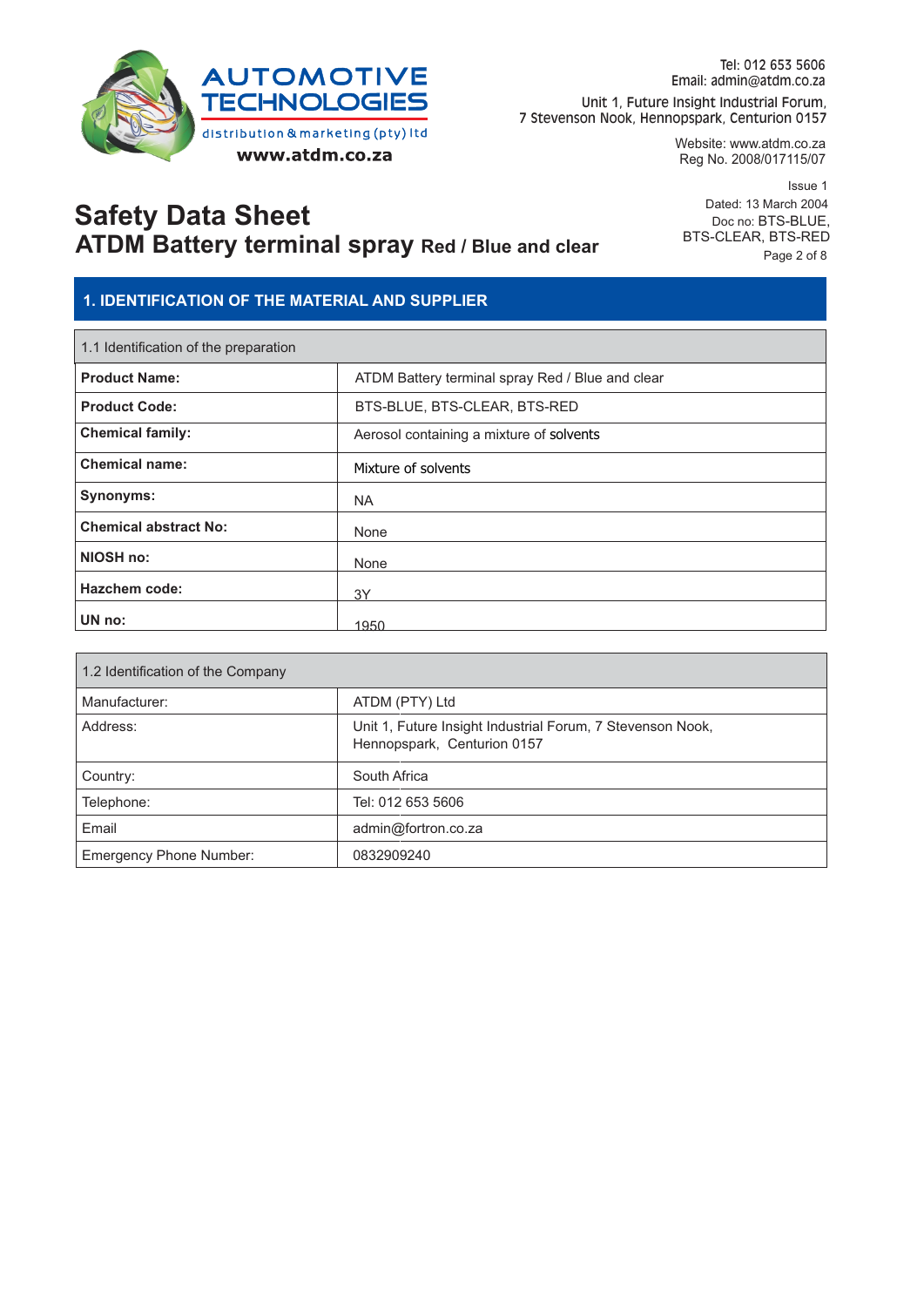Issue 1 Dated: 13 March 2004 Doc no: BTS-BLUE, BTS-CLEAR, BTS-RED Page 3 of 8

#### **2. HAZARDS IDENTIFICATION IDENTIFICATION**

| <b>Main Hazard:</b>         | Flammable.                |                     |
|-----------------------------|---------------------------|---------------------|
| <b>Flammability:</b>        | Flammable.                |                     |
| <b>Chemical Hazard:</b>     | Can react with oxidizers. |                     |
| <b>Biological Hazard:</b>   | Not determined            |                     |
| <b>Reproduction Hazard:</b> | Not determined            |                     |
| Eye effect:                 | Eyes:                     | <b>Irritant</b>     |
| <b>Health effects:</b>      | Skin:                     | Harmful             |
| <b>Health effects:</b>      | <b>Ingestion:</b>         | Harmful if ingested |
| <b>Health effects:</b>      | <b>Inhalation:</b>        | Harmful if inhaled  |
| Carcinogenicity:            | Not determined            |                     |
| <b>Mutagenicity:</b>        | Not known                 |                     |
| <b>Neurotoxicity:</b>       | Not known                 |                     |

#### **3. COMPOSITION / INFORMATION ON INGREDIENTS SUBSTANCES**

| <b>Hazardous components:</b> | Xvlene           | CAS 1330-20-7           | UN 1307 | $40 - 45\%$ % |
|------------------------------|------------------|-------------------------|---------|---------------|
|                              | Dichloromethane  | CAS 75-09-2             | UN 1593 | $5 - 10\%$    |
|                              | LPG (propellant) | CAS 68476-85-7 UN ----- |         | $30 - 50%$    |
|                              |                  |                         |         |               |
| <b>EEC Classification:</b>   | Not listed       |                         |         |               |
| R Phrases:                   | R11-20/21-36-38  |                         |         |               |

#### **4. FIRST AID MEASURES**

| <b>Product in Eye:</b>   | Flush with water for 15 mintes                                |
|--------------------------|---------------------------------------------------------------|
| <b>Product on Skin:</b>  | Flush with water for 15 mintes, remove contaminated clothing. |
| <b>Product Ingested:</b> | Do not induce vomiting. Get medical help.                     |
| <b>Product Inhaled:</b>  | Remove from contaminated area, Get medical help.              |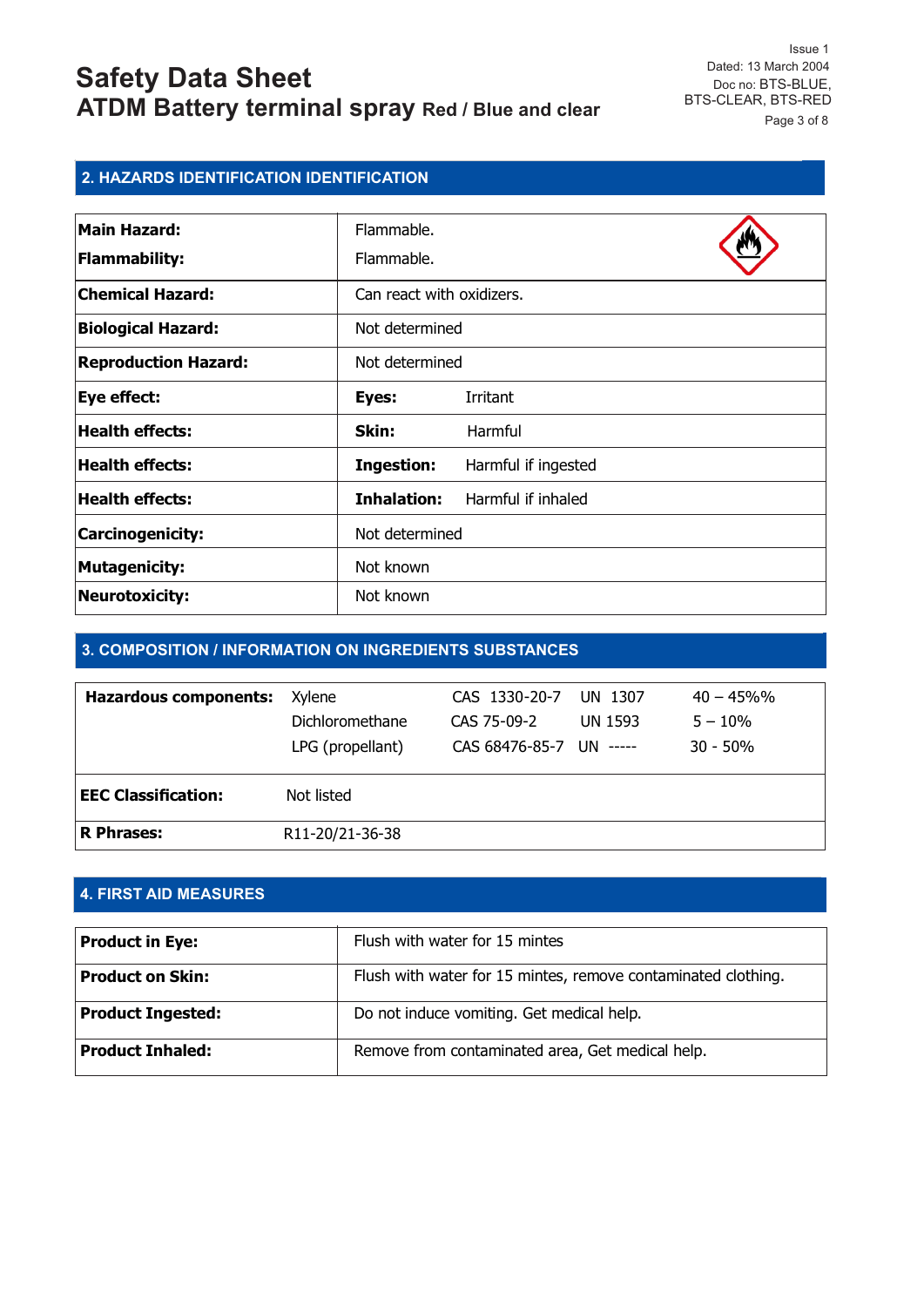Issue 1 Dated: 13 March 2004 Doc no: BTS-BLUE, BTS-CLEAR, BTS-RED Page 4 of 8

#### **5. FIREFIGHTING MEASURES**

| <b>Extinguishing Media:</b> | Foam / CO2 / Halon / Dry chemical.                                                                                     |
|-----------------------------|------------------------------------------------------------------------------------------------------------------------|
| <b>Special Hazards:</b>     | Keep aerosol containers cool using water spray. Use proper<br>equipment to protect personnel from bursting containers. |
| <b>Protective Clothing:</b> | Wear positive pressure self-contained breating apparatus &<br>protective gloves                                        |

#### **6. ACCIDENTAL RELEASE MEASURES**

| <b>Personal Precautions:</b>      | Restrict access to area. Provide adequate protective equipment &<br>ventilation.                                |
|-----------------------------------|-----------------------------------------------------------------------------------------------------------------|
| <b>Environmental Precautions:</b> | Remove sources of flame & notify environmental authorities                                                      |
| <b>Small Spills:</b>              | Absorb spill with inert material such as vermiculite. Place in<br>chemical waste containers for later disposal. |
| <b>Large Spills:</b>              | Absorb spill with inert material such as vermiculite. Place in chemical<br>waste containers for later disposal. |

#### **7. HANDLING AND STORAGE**

| Suitable Material:                   | Fire resistant bung wall.                                                                                                                                               |
|--------------------------------------|-------------------------------------------------------------------------------------------------------------------------------------------------------------------------|
| <b>Handling/Storage Precautions:</b> | Do not store near fire, sparks or flame. Do not puncture or<br>incinerate aerosol containers. Exposure to temperatures above 45°C<br>may cause the containers to burst. |

#### **8. EXPOSURE CONTROLS / PERSONAL PROTECTION**

| <b>Occupational Exposure Limits:</b>    | Not known                                                                  |
|-----------------------------------------|----------------------------------------------------------------------------|
| <b>Engineering Control Measures:</b>    | Only small aerosols under normal use. So use adequate local<br>ventilation |
| <b>Personal Protection Respiratory:</b> | Not necessary when used as expected with small aeroso <sup>1.</sup>        |
| <b>Personal Protection Hands:</b>       | Not necessary when used as expected with small aerosol.                    |
| <b>Personal Protection Eyes:</b>        | Not necessary when used as expected with small aerosol.                    |
| <b>Personal Protection Skin:</b>        | Not necessary when used as expected with small aerosol.                    |
| <b>Other Protection:</b>                | None                                                                       |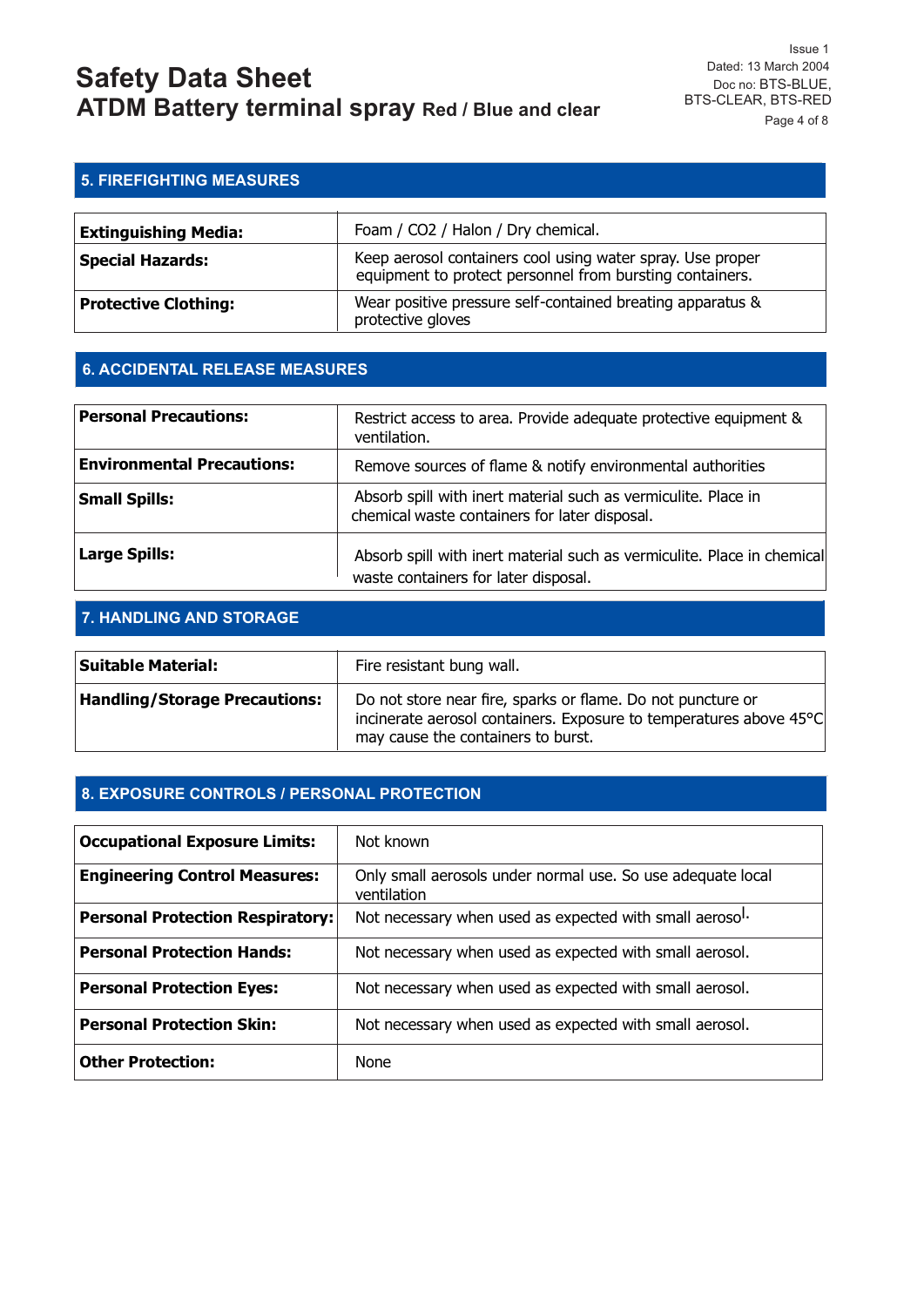Issue 1 Dated: 13 March 2004 Doc no: BTS-BLUE, BTS-CLEAR, BTS-RED Page 5 of 8

#### **9. PHYSICAL AND CHEMICAL PROPERTIES**

| <b>Appearance:</b>             | Aerosol containing light coloured liquid.         |
|--------------------------------|---------------------------------------------------|
|                                |                                                   |
| Odour:                         | General solvent                                   |
| pH (1%):                       | <b>NA</b>                                         |
| <b>Boiling point:</b>          | Contents w/o propellant >40°C                     |
| <b>Melting point:</b>          | <b>NA</b>                                         |
| Flash point:                   | Does not apply to an aerosol.<br>Contents: >76 °C |
| <b>Flammability:</b>           | Flammable                                         |
| <b>Auto Flammability:</b>      | <b>NA</b>                                         |
| <b>Explosive Properties:</b>   | UEL: 9.5%<br>LEL: 0.7%                            |
| <b>Oxidizing Properties:</b>   | Will react with oxidisers                         |
| <b>Vapour Pressure:</b>        | <b>ND</b>                                         |
| <b>Density:</b>                | 0.97                                              |
| <b>Solubility Water:</b>       | Slightly soluble in water                         |
| <b>Solubility Solvent:</b>     | <b>ND</b>                                         |
| <b>Solubility Coefficient:</b> | <b>ND</b>                                         |
| <b>Neurotoxicity:</b>          | <b>ND</b>                                         |

#### **10. STABILITY AND REACTIVITY**

| <b>Conditions to avoid:</b>              | Avoid flames & ignition sources |
|------------------------------------------|---------------------------------|
| Incompatible material:                   | oxidizers                       |
| <b>Hazardous decomposition products:</b> | Hydrocarbons, CO <sub>x</sub>   |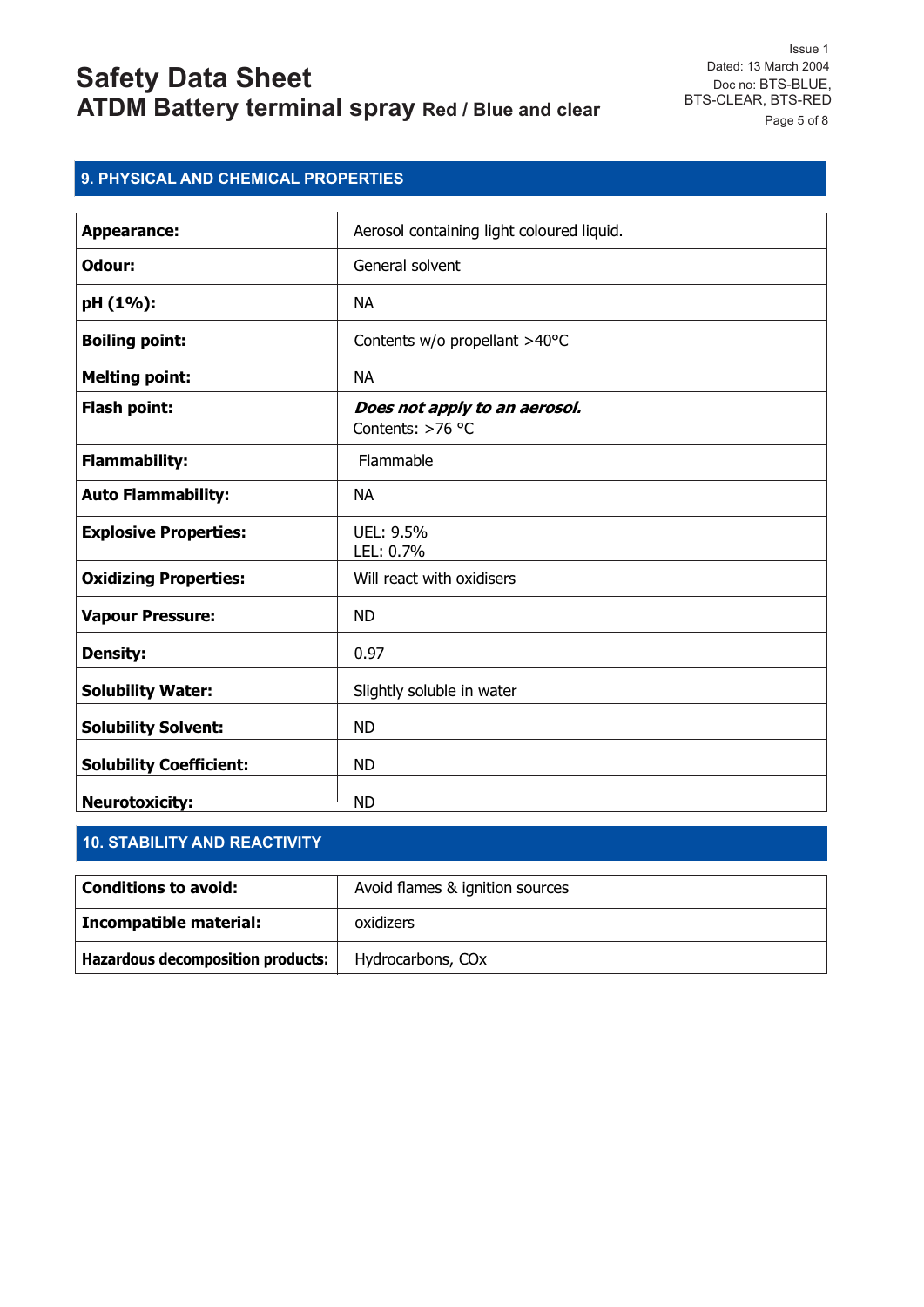Issue 1 Dated: 13 March 2004 Doc no: BTS-BLUE, BTS-CLEAR, BTS-RED Page 6 of 8

#### **11. TOXICOLOGICAL INFORMATION**

| <b>Acute Toxicity:</b>       | <b>ND</b> |
|------------------------------|-----------|
| <b>Skin and Eye Contact:</b> | <b>ND</b> |
| <b>Chronic Toxicity:</b>     | <b>ND</b> |
| Carcinogenicity:             | <b>ND</b> |
| <b>Mutagenicity:</b>         | <b>ND</b> |
| <b>Reproductive hazards:</b> | <b>ND</b> |

#### **12. ECOLOGICAL INFORMATION**

| <b>Aquatic Toxicity:</b> | Fish:                                                   | No ecological problems are to be expected with aerosols |
|--------------------------|---------------------------------------------------------|---------------------------------------------------------|
| <b>Aquatic Toxicity:</b> | Daphnia:                                                | No ecological problems are to be expected with aerosols |
| <b>Aquatic Toxicity:</b> | Algae:                                                  | No ecological problems are to be expected with aerosols |
| <b>Biodegradability:</b> | No ecological problems are to be expected with aerosols |                                                         |
| <b>Bio-accumulation:</b> | No ecological problems are to be expected with aerosols |                                                         |
| <b>Mobility:</b>         | No ecological problems are to be expected with aerosols |                                                         |
| German wgk:              | Not listed                                              |                                                         |

#### **13. DISPOSAL CONSIDERATIONS**

| <b>Disposal Methods:</b>   | As per local authority. |
|----------------------------|-------------------------|
| <b>Disposal Packaging:</b> | As per local authority. |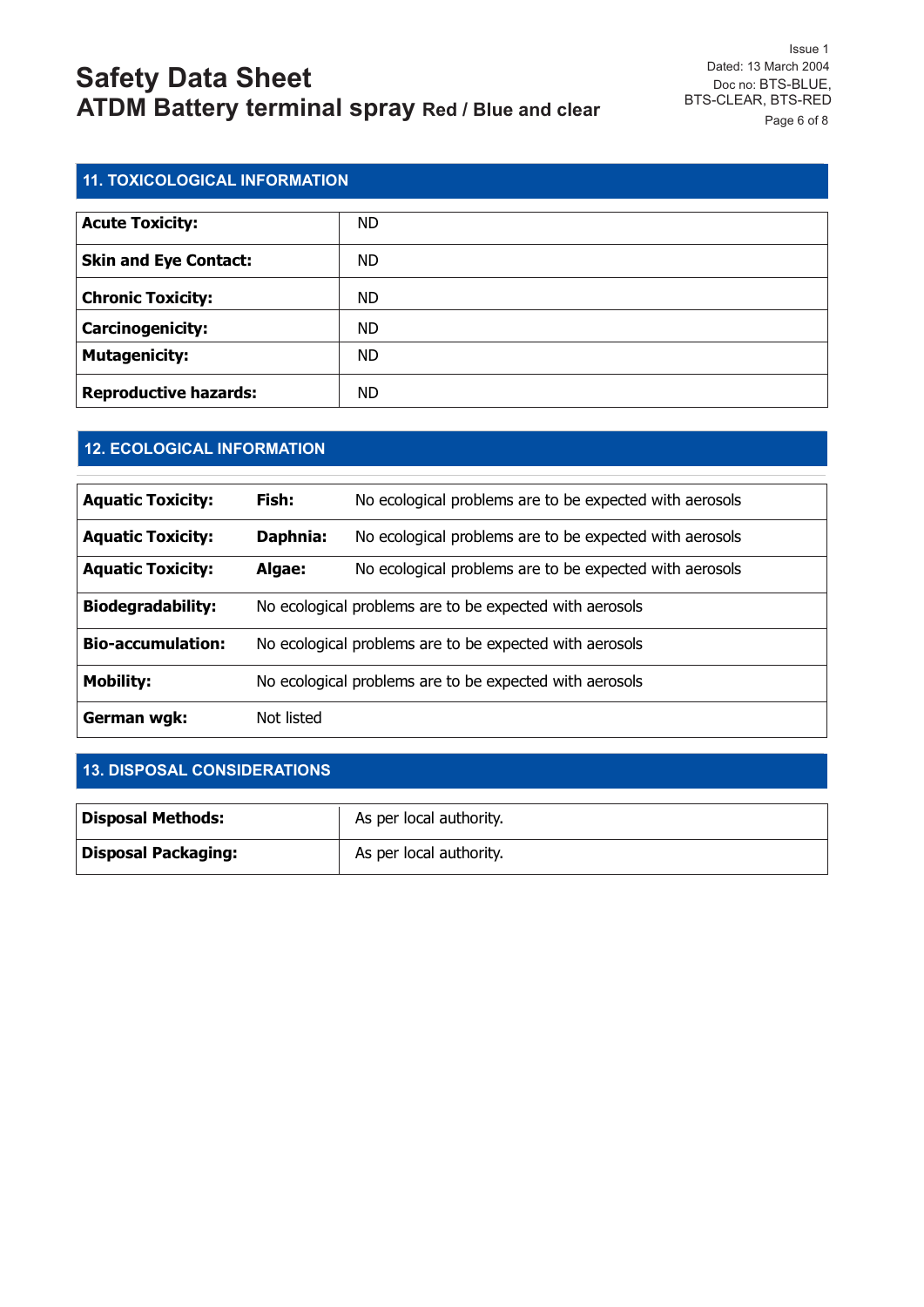#### **14. TRANSPORT INFORMATION**

| <b>UN no:</b>                        | 1950                                                                    |
|--------------------------------------|-------------------------------------------------------------------------|
| <b>Substance identity No:</b>        | Aerosols Flammable (Each not exceeding 1000ml capacity)<br>Division 2.1 |
| <b>ADR/RID class:</b>                | Aerosols Flammable (Each not exceeding 1000ml capacity)<br>Division 2.1 |
| <b>ADR/RID item no:</b>              | LQ 3.4.6<br>Aerosol                                                     |
| <b>ADR/RID hazard identity no:</b>   | 23                                                                      |
| $IMDG -$<br><b>Class:</b>            | 2.1                                                                     |
| <b>Packing Group:</b><br>$IMDG -$    | Aerosol<br>$LQ/ADR$ 3.4.6                                               |
| <b>Marine Pollutant:</b><br>$IMDG -$ |                                                                         |
| $IMDG -$<br><b>EMS no:</b>           | $F-D, S-U$                                                              |
| $IMDG -$<br><b>MFAG table no:</b>    | <b>NA</b>                                                               |
| $IMDG -$<br><b>Shipping name:</b>    | Aerosols Flammable (Each not exceeding 1000ml capacity)<br>Division 2.1 |
| $IATA -$<br><b>Shipping name:</b>    | Aerosols Flammable (Each not exceeding 1000ml capacity)<br>Division 2.1 |
| $IATA -$<br>Class:                   | 2.1<br>Packaging Instructions 203 (<6 Bar @ 20C)                        |
| $IATA -$<br>Subsidiary risk(s):      | None                                                                    |
| $ADNR -$                             |                                                                         |
| <b>UK-Description:</b>               | Aerosols Flammable (Each not exceeding 1000ml capacity)<br>Division 2.1 |
| UK - Emergency action class:         | <b>ND</b>                                                               |
| UK - Classification:                 | <b>ND</b>                                                               |